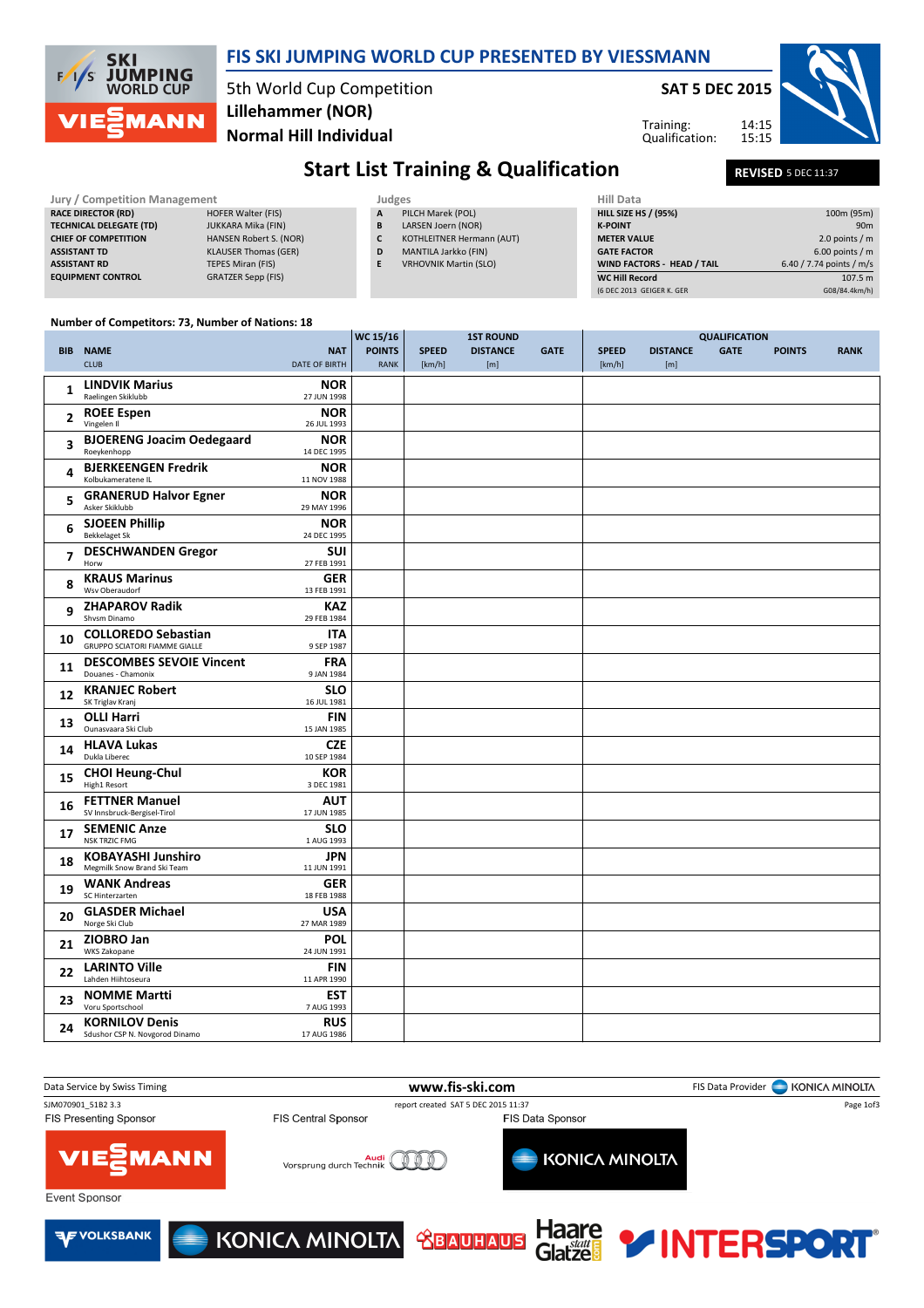

FIS SKI JUMPING WORLD CUP PRESENTED BY VIESSMANN

5th World Cup Competition Normal Hill Individual Lillehammer (NOR)

SAT 5 DEC 2015

Training: Qualification: 14:15 15:15



# Start List Training & Qualification REVISED 5 DEC 11:37

|    |                                                               | WC 15/16<br><b>1ST ROUND</b> |                       |              |                 | <b>QUALIFICATION</b> |              |                 |             |               |             |
|----|---------------------------------------------------------------|------------------------------|-----------------------|--------------|-----------------|----------------------|--------------|-----------------|-------------|---------------|-------------|
|    | <b>BIB NAME</b>                                               | <b>NAT</b>                   | <b>POINTS</b>         | <b>SPEED</b> | <b>DISTANCE</b> | <b>GATE</b>          | <b>SPEED</b> | <b>DISTANCE</b> | <b>GATE</b> | <b>POINTS</b> | <b>RANK</b> |
|    | <b>CLUB</b>                                                   | DATE OF BIRTH                | <b>RANK</b>           | [km/h]       | [m]             |                      | [km/h]       | [m]             |             |               |             |
| 25 | <b>KLIMOV Evgeniy</b>                                         | <b>RUS</b>                   |                       |              |                 |                      |              |                 |             |               |             |
|    | GBU TSTOVS Moskovskaya oblast Ski s<br><b>BICKNER Kevin</b>   | 3 FEB 1994<br><b>USA</b>     |                       |              |                 |                      |              |                 |             |               |             |
| 26 | Norge Ski Club                                                | 23 SEP 1996                  |                       |              |                 |                      |              |                 |             |               |             |
| 27 | <b>ZYLA Piotr</b><br>WSS Wisla                                | <b>POL</b><br>16 JAN 1987    |                       |              |                 |                      |              |                 |             |               |             |
| 28 | <b>MURANKA Klemens</b>                                        | <b>POL</b>                   |                       |              |                 |                      |              |                 |             |               |             |
|    | TS Wisla Zakopane                                             | 31 AUG 1994                  |                       |              |                 |                      |              |                 |             |               |             |
| 29 | <b>HAUER Joachim</b><br><b>Bekkelaget SK</b>                  | <b>NOR</b><br>2 FEB 1991     |                       |              |                 |                      |              |                 |             |               |             |
| 30 | <b>TOCHIMOTO Shohei</b><br>Megmilk Snow Brand Ski Team        | <b>JPN</b><br>21 DEC 1989    |                       |              |                 |                      |              |                 |             |               |             |
| 31 | <b>MAEAETTAE Jarkko</b><br>Kainuun Hiihtoseura                | <b>FIN</b><br>28 DEC 1994    |                       |              |                 |                      |              |                 |             |               |             |
| 32 | <b>EGLOFF Luca</b>                                            | <b>SUI</b>                   |                       |              |                 |                      |              |                 |             |               |             |
|    | Grabserberg<br><b>CHOI Seou</b>                               | 6 JUN 1995<br><b>KOR</b>     |                       |              |                 |                      |              |                 |             |               |             |
| 33 | High1 Resort                                                  | 3 DEC 1982                   |                       |              |                 |                      |              |                 |             |               |             |
| 34 | <b>ZHAPAROV Marat</b><br>Ski Club VKO                         | <b>KAZ</b><br>25 AUG 1985    |                       |              |                 |                      |              |                 |             |               |             |
| 35 | <b>SAKUYAMA Kento</b><br>Kitano Construction Corp. Ski Team   | <b>JPN</b><br>3 JUL 1990     |                       |              |                 |                      |              |                 |             |               |             |
| 36 | <b>ZOGRAFSKI Vladimir</b><br><b>NSA</b>                       | <b>BUL</b><br>14 JUL 1993    |                       |              |                 |                      |              |                 |             |               |             |
| 37 | <b>LANISEK Anze</b><br><b>Ssk Menges</b>                      | <b>SLO</b><br>20 APR 1996    |                       |              |                 |                      |              |                 |             |               |             |
| 38 | <b>PEIER Killian</b><br>Vallee du Joux                        | <b>SUI</b><br>28 MAR 1995    |                       |              |                 |                      |              |                 |             |               |             |
| 39 | <b>HULA Stefan</b><br>KS Eve-nement Zakopane                  | <b>POL</b><br>29 SEP 1986    |                       |              |                 |                      |              |                 |             |               |             |
| 40 | <b>KUBACKI Dawid</b><br>TS Wisla Zakopane                     | POL<br>12 MAR 1990           |                       |              |                 |                      |              |                 |             |               |             |
| 41 | <b>BRESADOLA Davide</b><br>C.S. Esercito                      | <b>ITA</b>                   |                       |              |                 |                      |              |                 |             |               |             |
|    | <b>KOT Maciej</b>                                             | 10 SEP 1988<br><b>POL</b>    |                       |              |                 |                      |              |                 |             |               |             |
| 42 | AZS Zakopane                                                  | 9 JUN 1991                   |                       |              |                 |                      |              |                 |             |               |             |
| 43 | <b>MAKSIMOCHKIN Mikhail</b><br>Sdushor CSP N. Novgorod Dinamo | <b>RUS</b><br>29 AUG 1993    |                       |              |                 |                      |              |                 |             |               |             |
| 44 | <b>KOFLER Andreas</b><br>SV Innsbruck-Bergisel-Tirol          | AUT<br>17 MAY 1984           | $\mathbf{1}$<br>30.   |              |                 |                      |              |                 |             |               |             |
| 45 | <b>BOYD-CLOWES Mackenzie</b><br>Altius Nordic Ski Club        | CAN<br>13 JUL 1991           | $\overline{2}$<br>29. |              |                 |                      |              |                 |             |               |             |
| 46 | <b>LAMY CHAPPUIS Ronan</b><br>Bois D'amont                    | <b>FRA</b><br>10 SEP 1993    | 3<br>28.              |              |                 |                      |              |                 |             |               |             |
| 47 | <b>ASIKAINEN Lauri</b><br>Kuusamon Erae-Veikot                | <b>FIN</b><br>28 MAY 1989    | $\sqrt{4}$<br>27.     |              |                 |                      |              |                 |             |               |             |
| 48 | <b>MATURA Jan</b><br>Dukla Liberec                            | <b>CZE</b><br>29 JAN 1980    | 5<br>26.              |              |                 |                      |              |                 |             |               |             |
| 49 | <b>FANNEMEL Anders</b><br>Hornindal II                        | <b>NOR</b><br>13 MAY 1991    | 6<br>25.              |              |                 |                      |              |                 |             |               |             |
| 50 | <b>POPPINGER Manuel</b><br>SV Innsbruck-Bergisel-Tirol        | <b>AUT</b><br>19 MAY 1989    | $\overline{7}$<br>24. |              |                 |                      |              |                 |             |               |             |
| 51 | <b>KOUDELKA Roman</b><br>LSK Lomnice nad Popelkou             | <b>CZE</b><br>9 JUL 1989     | 8                     |              |                 |                      |              |                 |             |               |             |
|    | <b>HAZETDINOV Ilmir</b>                                       | <b>RUS</b>                   | 23.<br>10             |              |                 |                      |              |                 |             |               |             |
| 52 | SDUSHOR 33 MOSKOVSKAYA OBLAST - RES                           | 28 OCT 1991                  | 21.                   |              |                 |                      |              |                 |             |               |             |
| 53 | <b>HILDE Tom</b><br>Asker Skiklubb                            | <b>NOR</b><br>22 SEP 1987    | 10<br>$21.$           |              |                 |                      |              |                 |             |               |             |
|    |                                                               |                              |                       |              |                 |                      |              |                 |             |               |             |